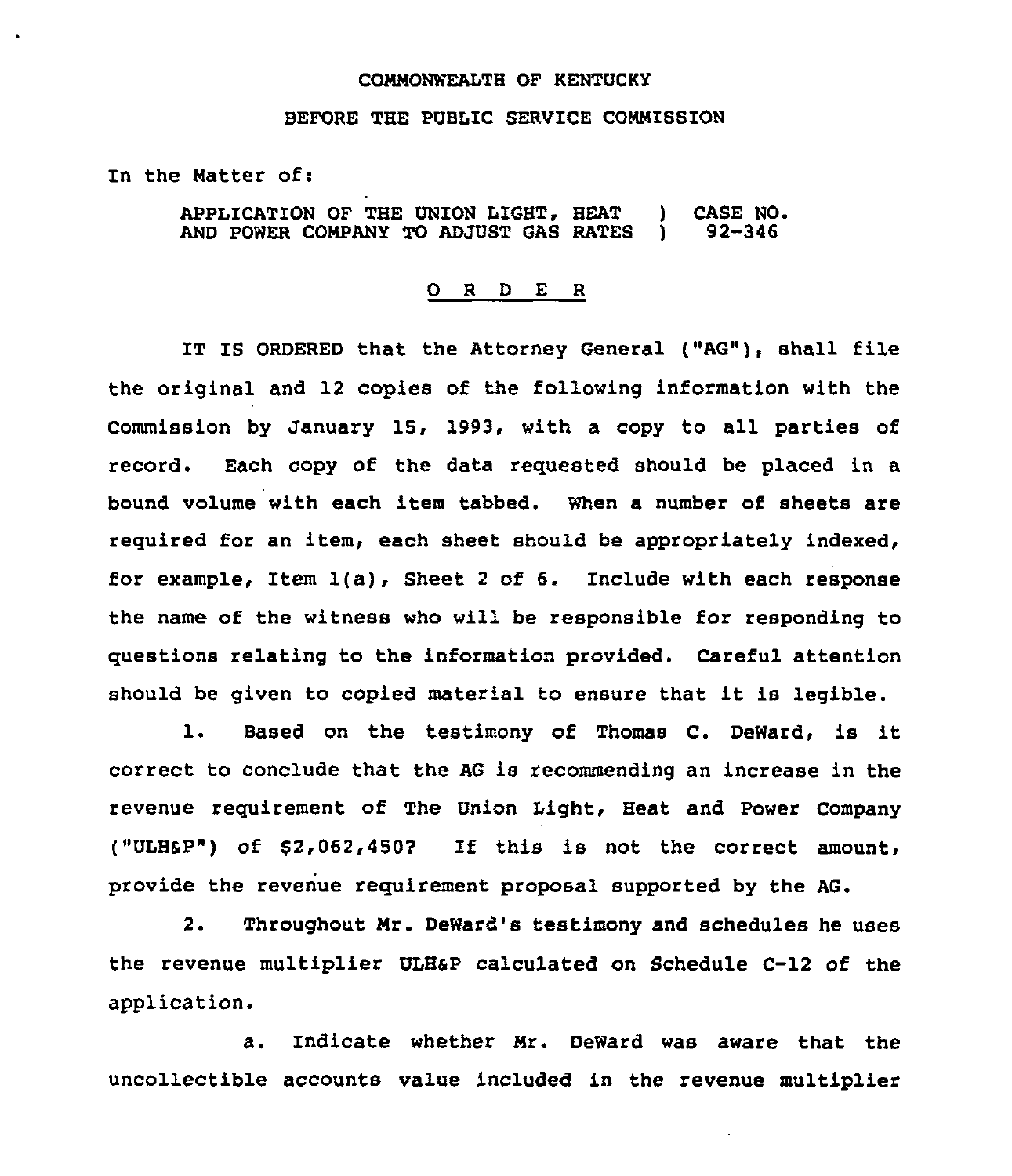reflects both the electric and gas uncollectible accounts, rather than only the gas uncollectibles.

b. Provide an explanation of whether Mr. DeWard believes it is appropriate to use an uncollectible accounts value which includes both electric and gas operations in determining a revenue multiplier for a gas rate case.

3. On page <sup>7</sup> of Mr. DeWard's testimony he states that if the accumulated depreciation is not adjusted by the pro forma adjustment to depreciation expense, there will be a mismatch between operating income and rate base. Provide an explanation of the mismatch to which Mr. DeWard refers.

4. Concerning the proposal to adjust deferred tax charges associated with post retirement benefits:

a. Explain in detail why the liability for the post retirement benefits should be used to offset rate base.

b. Explain in detail why a mismatch exists when the deferred tax charges have been included in rate base but the liability has not.

5. Concerning the proposal to reduce rate base by the 13 month average of unrecovered purchased gas costs recorded in Account No. 191.40, explain in detail whether Mr. DeWard took into consideration the effect the quarterly revision to VLHaP's gas cost adjustment clause would have on this proposed adjustment to rate base.

6. Concerning the proposal to reduce rate base for the accrued property tax, provide a detailed explanation of why the

 $-2-$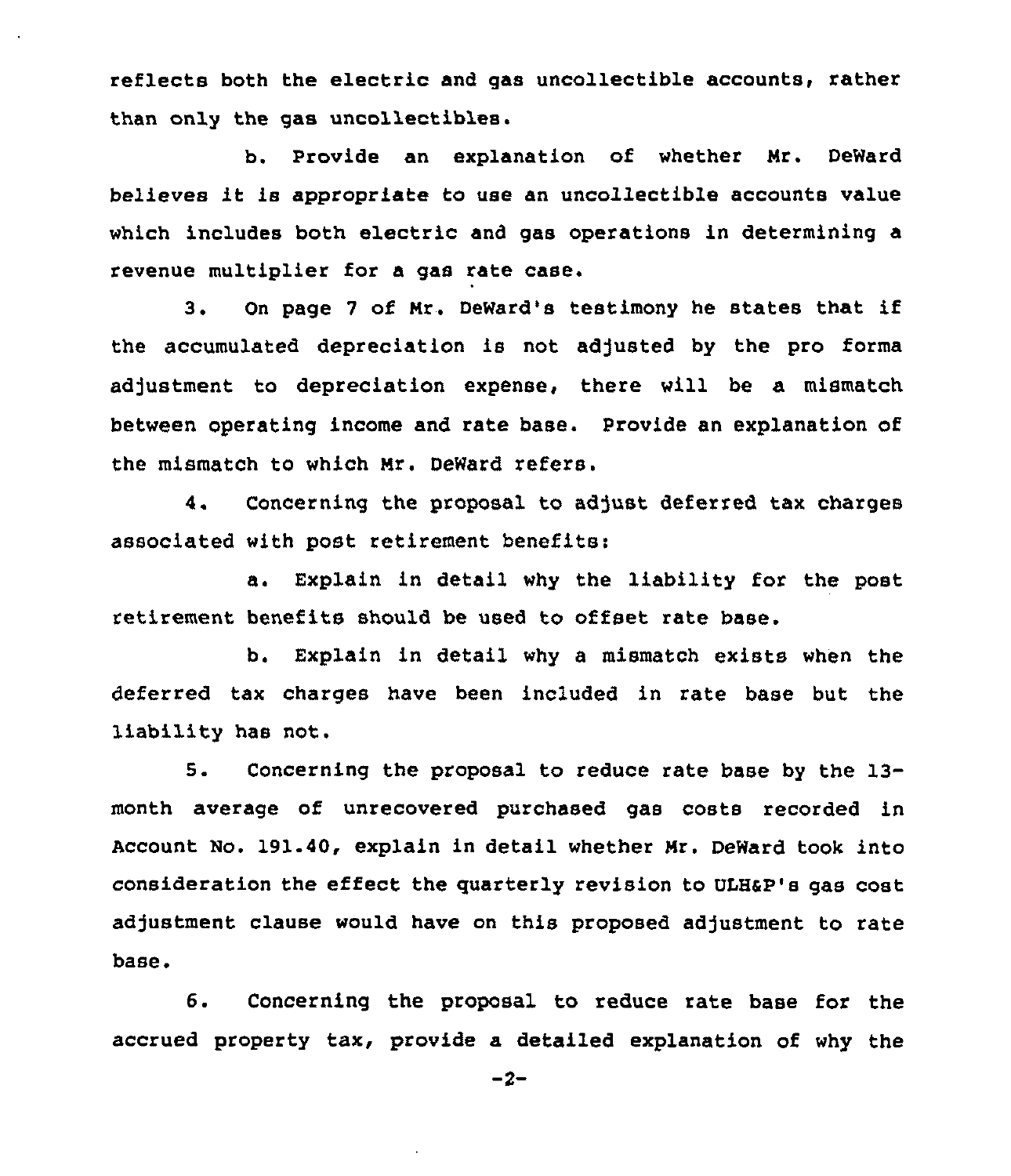inclusion of the accrued property tax is consistent with ULHSP's inclusion of prepaid taxes, licenses, materials and supplies, inventories, and nominated gas balances in rate base.

7. Concerning the proposal to reduce rate base for accrued employee benefits, explain in detail what constitutes a "cost-free liability" and explain how accrued employee vacation and personal time off represent such cost-free liabilities.

8. Explain whether Nr. DeWard has performed a lead-lag study for ULHSP. Provide copies of that study. If no study has been performed, explain in detail why this was not done.

9. Explain whether Nr. DeWard has calculated a cash working capital allowance for ULH&P using the balance sheet approach. Provide copies of the calculation.

10. Identify where in Hr. DeWard's testimony or schedules he has shown the impact his proposed adjustments to operation and maintenance expenses are reflected in ULHap's rate base as a component of the cash working capital allowance. If no such impact has been included, explain in detail why the impact was not included.

11. Provide a detailed explanation of why Mr. DeWard did not recompute the rate base for ULHap to reflect the full impact of his proposed adjustments.

12. Concerning Exhibit TCD-1, Schedule 9, provide a detailed explanation of how Nr. DeWard determined that 10 percent of total overtime was a reasonable amount for emergency overtime.

$$
-3-
$$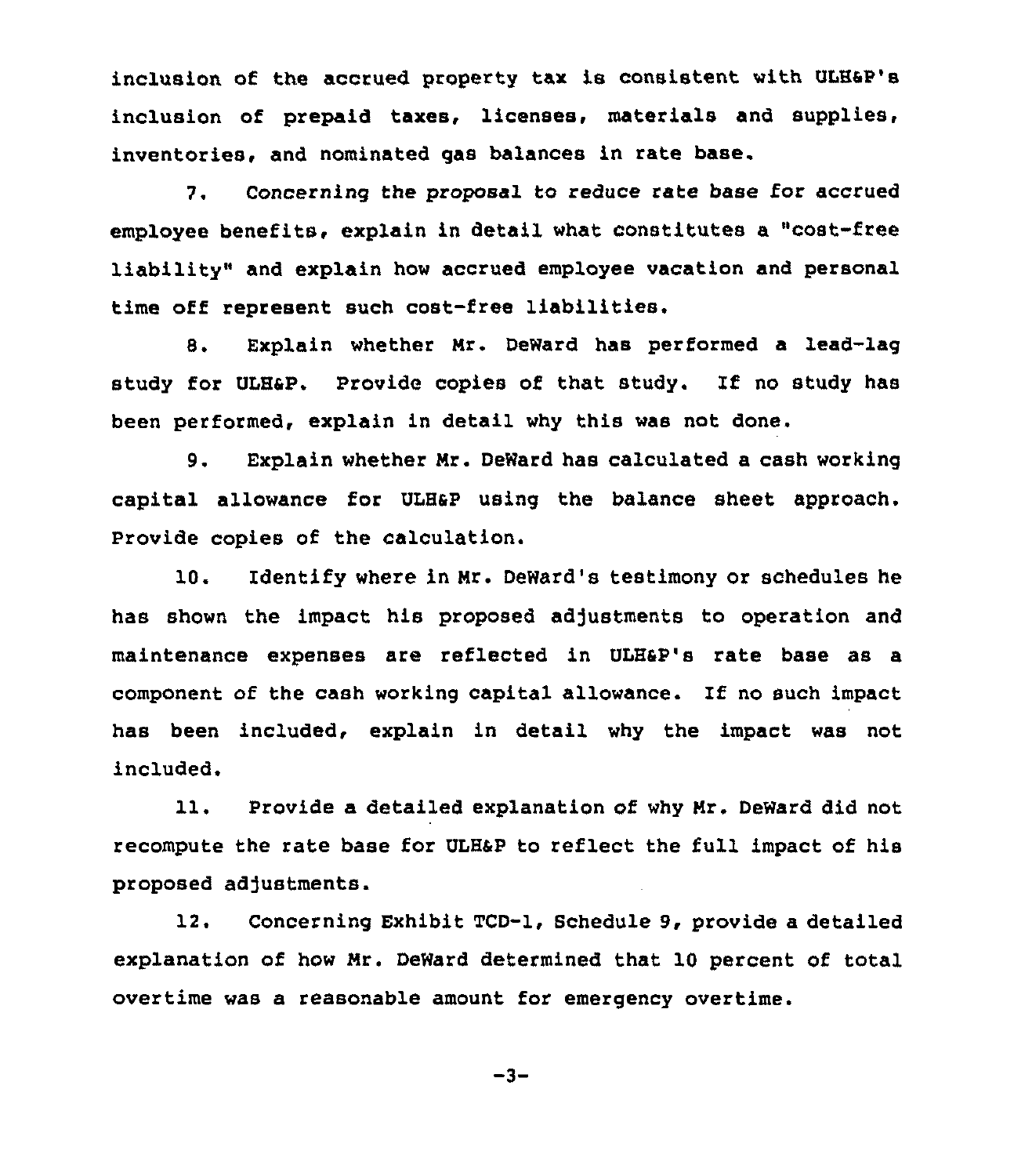13. Provide an explanation of why it is appropriate to allow ULHsP's ratepayers what appears to be the double benefit of including the reductions in labor costs due to the early retirement and involuntary separations and denying the inclusion of the costs for these programs.

14. On page <sup>15</sup> of Mr. DeWard's testimony it is stated, "[i]f the Company can merely reduce its work force, there must have been excessive employee complements prior to the planned reduction." Provide a detailed explanation and copies of any studies or analyses prepared or performed which support Mr. DeWard'8 conclusion.

15. Concerning the proposed adjustment for rate case expenses, provide an explanation of why Mr. DeWard included an amount identified by ULHap as the actual expense of Case No. 90- 041.4

16. Concerning the proposed adjustment to marketing expenses, explain why Mr. DeWard has proposed to remove amounts from Account Nos.  $4912-41$ ,  $4912-42$ , and  $4912-51$ , when ULH&P in Schedule C-3.11 has already proposed to remove the entire test year balance for Account No. 4912.

17. Concerning the proposal to remove \$29,720 recorded in Account No. 813, provide a detailed explanation of how Mr. DeWard determined that an investigation of the potential for gas storage in Kentucky was a non-recurring expenditure.

 $\mathbf{1}$ Case No. 90-041, An Adjustment of Gas and Electric Rates of The Union Light, Heat and Power Company.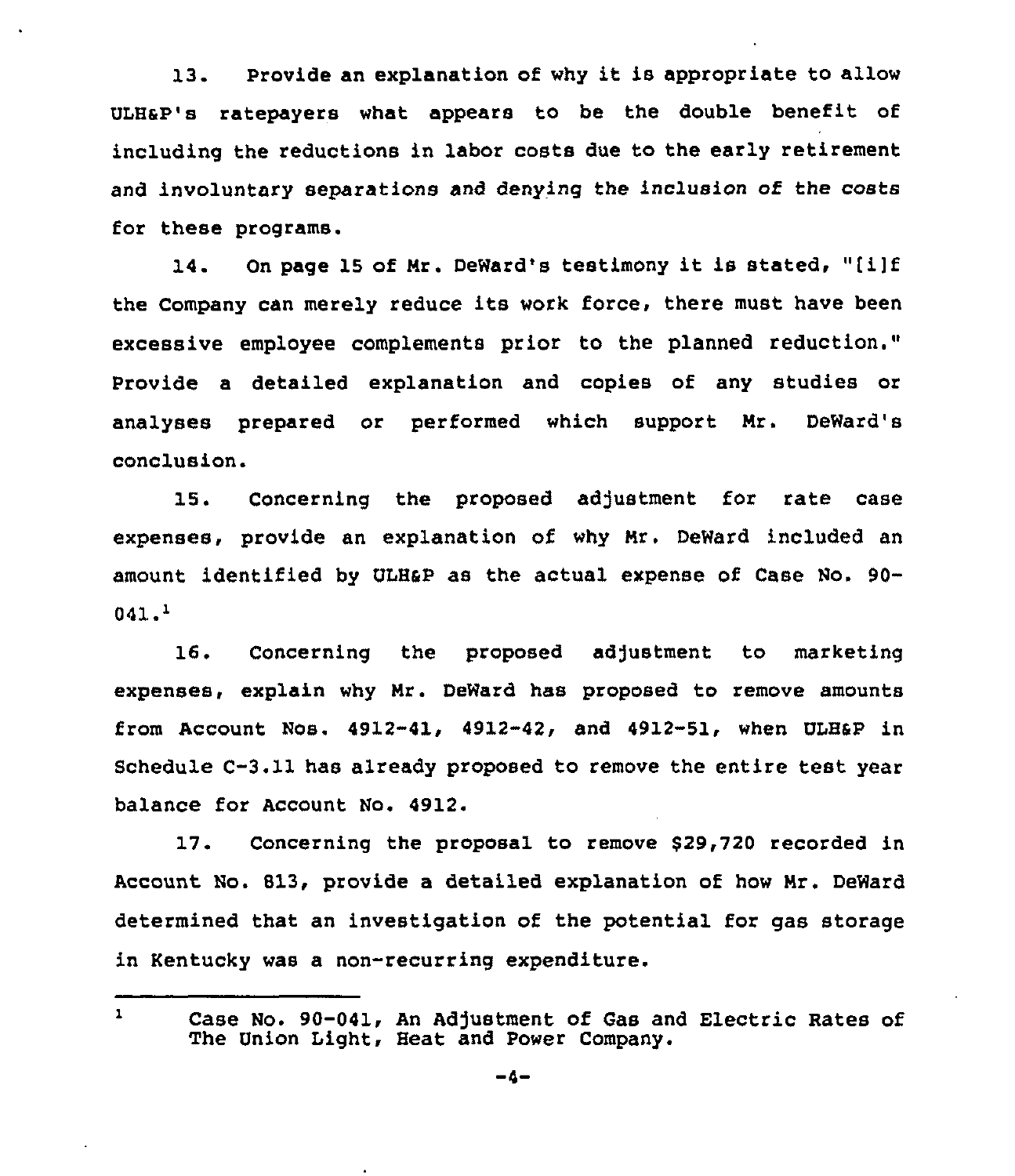18. Provide a detailed explanation of why Nr. DeWard's proposed adjustment on Schedule <sup>22</sup> is not in conflict with his proposed adjustment on Schedule 15.

19. The year-end customer adjustment proposed by Mr. DeWard includes a comparison of customer levels in March 1992 and October 1991.

a. Explain the rationale for using the months of Narch and October to calculate the adjustment for year-end customers when the test year ended June 30, 1992.

b. Explain whether an adjustment based on a comparison of test year-end customers and test year-average customers would reflect an acceptable methodology in the opinion of Nr. DeWard.

20. The adjustment proposed by Nr. DeWard on Schedule 13 of Exhibit (TCD-I) adds back non-jurisdictional assets, revenues and expenses that ULHsP proposed to eliminate. Per Mr. DeWard's calculation, the adjustments proposed by VLHaP increase its revenue requirement by \$295,545.

a. Identify what measures Mr. DeWard has taken in an attempt to ascertain whether VLHap eliminated the proper level of expenses in its adjustments.

b. Explain whether Mr. DeWard's opposition to ULH&P's proposed adjustments is based solely on the results, i.e. — the increase in revenue requirements. Would the inconsistency with the prior case be <sup>a</sup> problem for Nr. DeWard if the adjustments resulted in a reduction in revenue requirements?

-5-